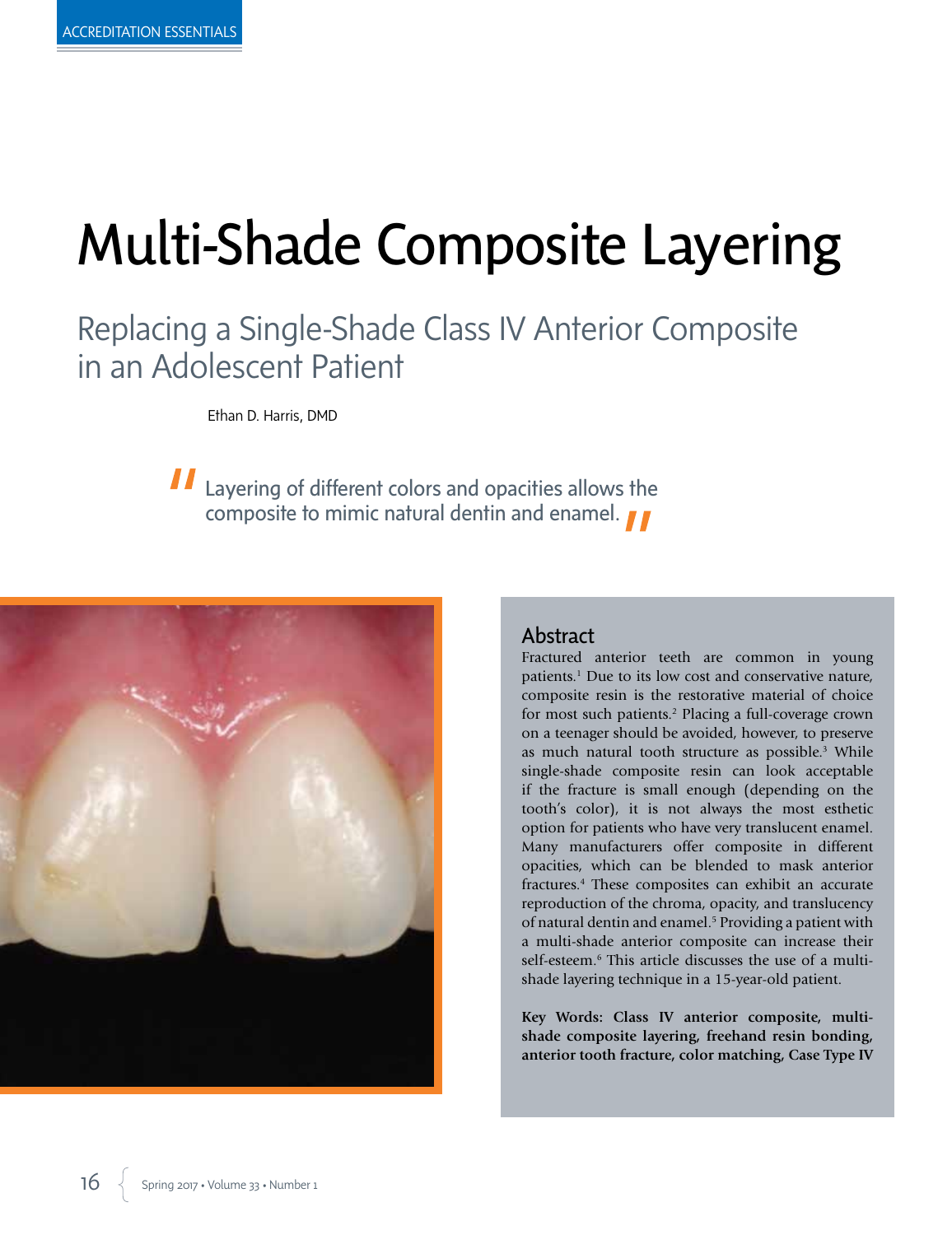# Introduction

Children and adolescents often fracture their front teeth.1 Freehand composite resin bonding is the quickest, most conservative and affordable method to repair minor tooth fractures and replace old anterior fillings.7 Thanks to improvements in color and strength, the dentist has ultimate control over the final outcome of this transformation.8 Layering of different colors and opacities allows the composite to mimic natural dentin and enamel.<sup>9</sup>

# Case Report

#### Patient History, Evaluation, and Findings

A healthy 15-year-old female presented for an initial checkup and evaluation **(Fig 1)**; she was changing dentists because she had moved from out of state. Her last dental prophylaxis and examination had occurred more than a year earlier. A comprehensive examination and a full mouth series of radiographs showed no abscesses, no caries, and no periodontal disease. She had some gingival inflammation due to not having had a prophylaxis for 12 months and not angling her toothbrush correctly at the gum line to facilitate plaque removal **(Fig 2)**. An oral cancer screening was performed and found to be within normal limits. She exhibited generalized crowding of the upper and lower teeth but had no history of clicking, popping jaw joints, headaches, or temporomandibular joint disease.

She had fractured tooth #8 in a swimming accident several years earlier and her previous dentist had repaired it with a composite resin filling. The filling was unsightly, chipped at the junction of the facial margin **(Fig 3)**, and very opaque **(Fig 4)**. The natural color of adjacent tooth #9, however, had a great deal of translucency. Both maxillary anteriors were determined to be vital, with normal response to cold.

Chipped front teeth commonly are restored with a single shade of composite resin; this approach can sometimes work if the chip is very small. When a fracture is larger or the tooth is highly translucent, however, a multi-layer technique is required and can result in a very esthetic and long-lasting restoration. $10,11$  Artistically inclined dentists can differentiate themselves to patients by explaining how a multi-layer technique produces more lifelike results.12 This technique takes only a little more time than the single-shade method and is well worth the effort.



Figure 1: Preoperative full-face smile (1:10).



**Figure 2:** Preoperative retracted frontal view (1:2) showing monochromatic, opaque Class IV restoration and gingival inflammation.



**Figure 3:** Preoperative frontal view (1:2) showing failing singleshade Class IV restoration.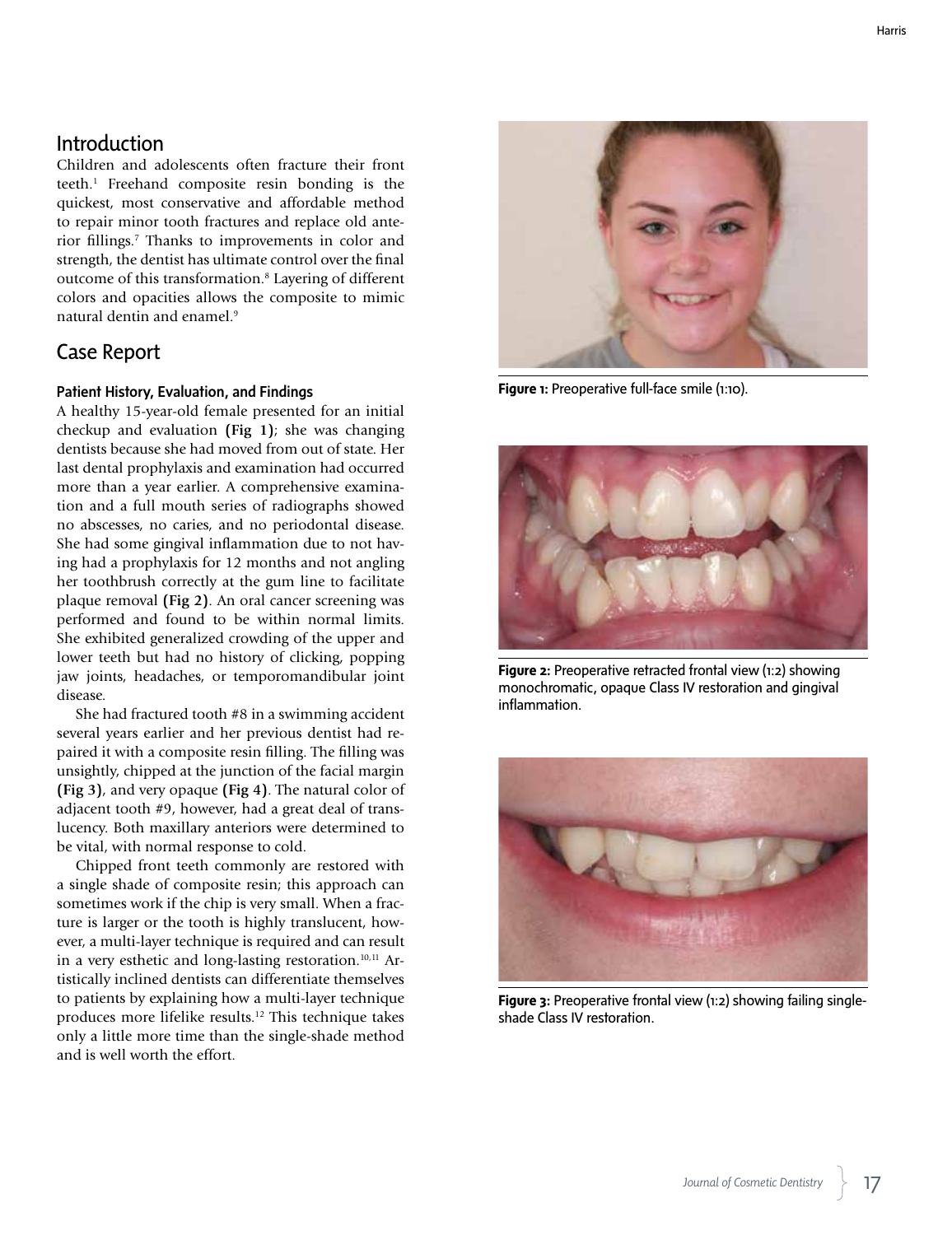

**Figure 4:** Preoperative retracted intraoral frontal view (1:1); open margin and lack of translucency are evident.



**Figure 5:** Postoperative frontal smile view (1:2); seamless composite resin restoration with lifelike properties.

#### Treatment Plan

The patient was told of the open margin on #8 and the benefits of replacing the filling, which included restoring the tooth to a lifelike color as well as sealing the junction between the filling and the tooth to prevent recurrent decay. Because there was so much crowding and some gingival inflammation, she was informed of the health benefits of orthodontics and was referred to an orthodontist for a consultation. The treatment plan was geared toward restoring her to ideal dental health with a focus on prevention while improving esthetics. As the patient was a minor, the treatment plan was also discussed with and agreed to by her father. She received a prophylaxis with brushing and flossing instructions and her missing sealants were replaced. The composite filling on #8 would then be replaced with a multi-layered resin that would provide an ideal seal and a more natural-looking restoration **(Fig 5)**.

#### **Treatment**

**Shade Matching:** The existing filling on #8 was contoured to an ideal incisal lingual form using diamond burs. A putty mold (VP Mix Putty, Henry Schein; Melville, NY) was fabricated from the lingual and incisal shapes of #8 and #9; this was a critical step in designing a blueprint for the framework in which the layering would reside. A body shade of A1 (Vita Classical shade guide, Vita North America; Yorba Linda, CA) was taken from the unrestored #9. The composite material itself was placed on the tooth and light-cured to verify the correct shade. (This was done because composite shades rarely match the commercial shade guides.13 The most accurate shade guide would be one that is composed of the actual composite material.)<sup>13</sup> II This technique takes only a little more time than the single-shade method and is well worth the effort**.** 

The patient was anesthetized with 1.7 ml lidocaine hydrochloride 2% with epinephrine 1:100,000. Isolation was achieved with an Optragate (Ivoclar Vivadent; Amherst, NY). The entire filling on #8 was removed and confirmed to be caries-free. A 2-mm bevel was placed facially to serve as a plane on which to blend the internal and external colors of composite with the natural dentin and enamel shades.

**Etching and Bonding:** Tooth #8 was etched with 37% phosphoric acid (Etch gel, Henry Schein) for 12 seconds and then rinsed with water for 12 seconds. The acid etch was applied to the entire prepared surface and carried past the bevel. A bonding material was applied to #8 with a micro brush (Solo Optibiond Plus, Kerr; Orange, CA). The bonding agent was scrubbed in for 10 seconds, then airdried and light-cured for two 10-second intervals (Demi LED, Kerr).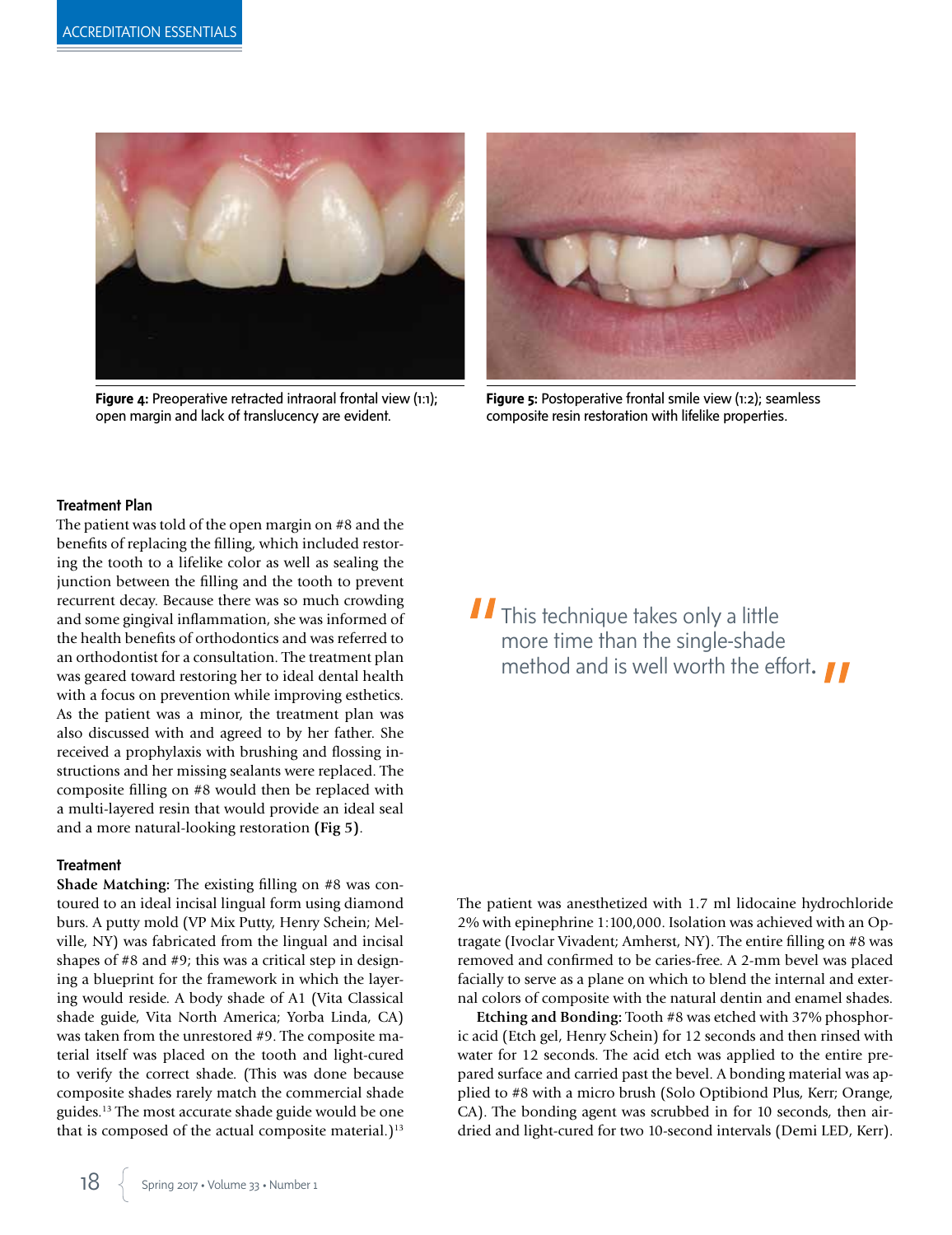**Layering:** IPS Empress Direct nanohybrid composite (Ivoclar Vivadent) was chosen for all layers of the restoration due to its strength, color, and polishability. The evolution of nanohybrid composites, a combination of small and large particle fillers, has given dentists the opportunity to obtain excellent esthetics and strength.<sup>14</sup>

A very thin layer of Empress Direct A1 Enamel was placed directly into the putty mold outside of the mouth and sculpted to form a lingual shelf and incisal edge using an interproximal carver (TNCVIPC, Hu-Friedy; Chicago, IL). The lingual shelf layer was sculpted as thin as possible without perforating the composite, into the putty. The putty mold was then placed back into the mouth, making sure the composite adapted to the tooth and light-cured for two 10-second intervals.

The putty mold was removed and the thin transparent lingual shelf remained bonded to the lingual enamel of #8. A layer of A2 Dentin was placed to recreate the dentin lobes and was carried up just over the bevel to hide the fracture line. The lobes were shaped to mimic the lobes on #9, which is important for esthetics.15 This layer was cured for two 10-second intervals. A layer of translucent shade (Trans 30) was used to fill in the area between the lobes at the incisal and distal portion and cured for two 10-second intervals. The translucent layer was used to preserve the dentin lobe effect and impart incisal translucency. A layer of A1 Enamel was used to cover the incisal portion of the dentin and a layer of A3 Enamel was placed midfacial over the dentin to blend with the more chromatic area of the tooth's central aspect. This layer was cured for two 10-second intervals. Finally, a layer of Trans 30 was placed over the entire section of the composite to recreate the facial enamel form **(Fig 6)**. This was cured for two 10-second intervals.

**Contouring and Polishing:** The Optragate was removed and the composite was shaped and contoured with a red-striped, flame-shaped diamond bur (Henry Schein). The line angles and incisal edge position were traced with a pencil to mimic the angles of #9.16 The primary anatomy was formed using coarse and medium FlexiDiscs and FlexiStrips (Cosmedent; Chicago, IL). Contours were checked from right, left, and incisal views. Occlusion was verified for adequate protrusive and lateral excursions with AccuFilm II (Parkell; Edgewood, NY). Polishing was completed in three sequential steps, the sequential aspect being key to composite longevity:17 A fine (yellow) FlexiDisc was used first, then a super-fine (pink) FlexiDisc, alternating between dry and wet fields. Finally, a FlexiBuff felt polishing disc was used with Enamelize polishing paste (Cosmedent).



**Figure 6:** Shade map for tooth #8; layering technique used to rebuild the tooth with the goal of designing an undetectable Class IV resin composite restoration to match the natural characteristics of tooth #9.

**The filling was unsightly, chipped** at the junction of the facial margin, and very opaque.  $\blacksquare$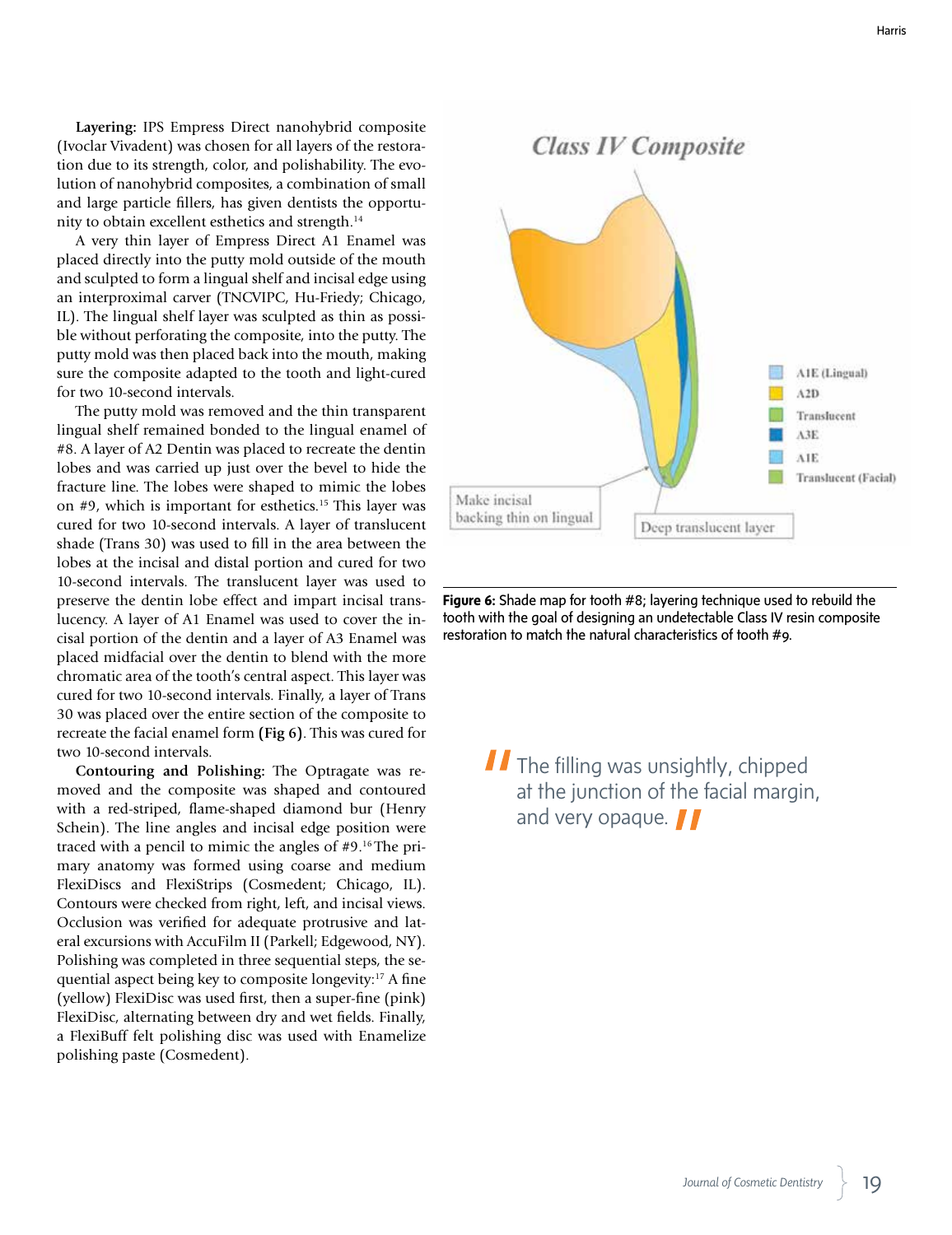# **Discussion**

Shade matching is paramount in achieving an esthetic outcome in cases such as this.18 Placing small amounts of various colors of composite and curing them on top of the enamel before selecting shades can help clinicians determine which composite colors might work and which might not. Proper magnification is essential for shade selection, manipulation of material, and finishing and polishing of the final restoration. When restoring an anterior single-shade composite restoration, it is often difficult to choose the correct shade. It is generally better to choose the lighter of the two shades when working on the centrals. It is also important to select the shade at the very beginning of the appointment before the tooth has a chance to dehydrate, causing it to become higher in value and resulting in inaccurate shade selection.<sup>19</sup> In this case, in which a multi-layered technique was necessary, the body shade of the unprepared tooth was A1. However, after the existing filling was removed and the bevel placed, it was found that the center of the tooth under the enamel was an A3 shade. It was necessary to use as much translucent shade as possible around and on top of the dentin shade to mimic tooth #9 **(Figs 7 & 8)**.

### Summary

Multi-layered resin restorations are a conservative approach to correcting patients' cosmetic and functional issues.<sup>20</sup> Anterior tooth fractures are extremely common in younger patients and multi-shade resin restorations can maintain excellent esthetics for many years. These restorations offer the patient an affordable solution in one to two visits and, although they take a few steps to complete, the dentist can mimic the shape and opacity of both dentin and enamel, which will provide a more natural look **(Fig 9)**. In this particular case, the putty stent was essential to building the framework in which to layer the composite. At a time when many clinicians are still restoring fractures such as these with single-shade solutions, cosmetic dentists can distinguish themselves from others by providing patients with a multi-shade, truly lifelike restoration.

#### Acknowledgment

*The author thanks Brian R. Adams, DDS; Nelson Rego CDT, AAACD; and Juan Rego, CDT, FAACD, for their mentorship and guidance.*



**Figure 7:** Postoperative retracted frontal view (1:2).



**Figure 8:** Postoperative retracted intraoral frontal view (1:1); improved harmony and translucency between the two central incisors.



**Figure 9:** Postoperative full-face smile portrait (1:10); smile rejuvenated with conservative esthetics.